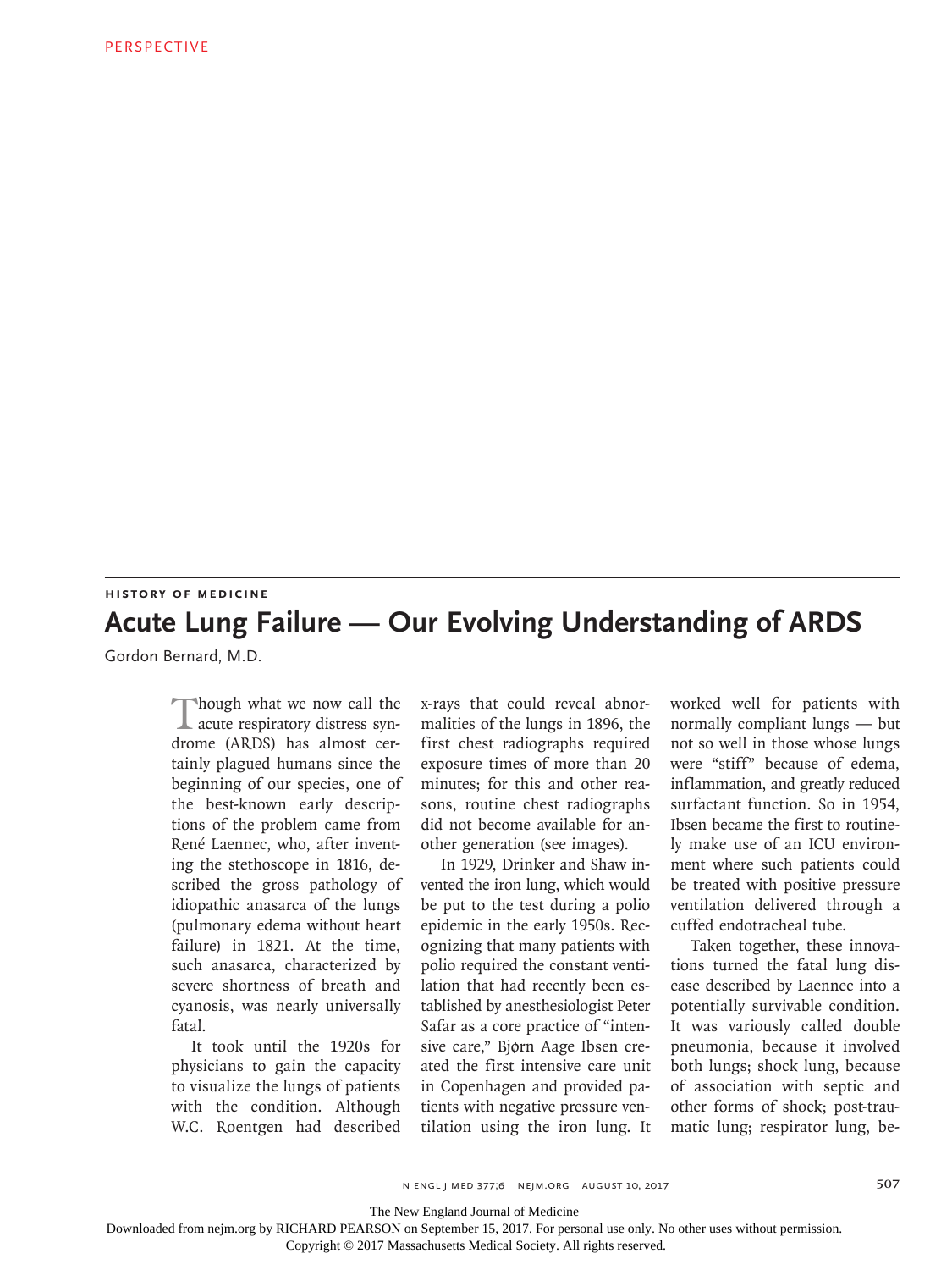

**Normal Chest Radiograph and Radiograph Showing ARDS.**

The image in Panel A is from a young patient shortly after admission for near-drowning; it is essentially normal. The image in Panel B is from the same patient and was taken approximately 12 hours after admission; it shows bilateral diffuse infiltrates consistent with ARDS.

> cause it was thought to actually be caused by mechanical ventilation; and eventually Da Nang lung, named for the Vietnamese city where many U.S. soldiers were transported for care during the Vietnam War. Then, in a landmark 1967 article, Ashbaugh and colleagues referred to a condition of "acute respiratory distress" associated with "a clinical, physiological, and pathological course of events that was remarkably similar to the infantile respiratory distress syndrome (hyaline membrane disease)." Even though the cases they studied stemmed from diverse causes, including pancreatitis, pneumonia, and multiple trauma, these investigators described similar pathophysiology, radiographic changes, alterations in surfactant, and clinical course. They also described the potential value of treatment with positive end-expiratory pressure (PEEP) and glucocorticoids, each of which has subsequently been the focus of dozens of clinical trials.

In 1956, Avery and Mead had found that premature babies dying of infant respiratory distress syndrome (IRDS) lacked surfactant and had surmised that that was why these babies were able to take their first few breaths but were progressively unable to reinflate their lungs after exhaling. Ashbaugh and Petty now recognized a similar defect in adults, and in 1971 they began to refer to ARDS as "adult respiratory distress syndrome" to differentiate it from IRDS. Unlike IRDS, however, ARDS has not been shown to respond to surfactant replacement, though the reason for that failure is uncertain.

In a prospective, randomized clinical trial in patients with ARDS that my colleagues and I reported on in 1987, we tested methylprednisolone, as suggested by Ashbaugh and Petty, and found no benefit to such treatment. Studies in animals and small observational studies in humans have supported the concepts of continuous positive airway pressure (CPAP) and PEEP. But the proper application and optimal level of PEEP remain controversial.

Meanwhile, the nomenclature of ARDS continued to evolve, and in 1994, the American–European Consensus Conference (AECC) published specific criteria for diagnosing ARDS that were designed to aid and help standardize clinical and epidemiologic research. The term "acute lung injury" could be applied to a syndrome of inflammation and increased permeability that is associated with a constellation of clinical, radiologic (bilateral infiltrates consistent with pulmonary edema), and physiological abnormalities that cannot be explained by, but may coexist with, left atrial or pulmonary capillary hypertension. The syndrome was further described as "most often associated with sepsis syndrome, aspiration, primary pneumonia, or multiple trauma." Acute (now rather than "adult") respiratory distress syndrome was defined as a subtype of acute lung injury associated with worse hypoxemia — that is, a ratio of arterial oxygen tension (Pao<sub>2</sub>) to inspired oxygen fraction (FIO<sub>2</sub>) of 200 or lower, whereas the threshold for acute lung injury was a Pao<sub>2</sub>:FIO<sub>2</sub> of 300.1

In 2012, a panel of experts revisited the criteria for the ARDS diagnosis. The result, known as the Berlin definition, is very similar to the AECC definition except that the concept of acute lung injury has been dropped, and all patients with a  $PaO<sub>2</sub>:FiO<sub>2</sub>$ . of 300 or lower are considered to have ARDS, but of varying severity (severe, Pao,:FIO, ≤100; moderate, >100 to 200; mild, >200 to 300). These modifications may make the syndrome easier to describe and the definition more precise.<sup>2</sup>

Over the past quarter century, mortality among patients with ARDS in clinical trials has decreased from approximately 60% to 25%. Perhaps only a third of this 35-percentage-point improvement can be accounted for by the

n engl j med 377;6 nejm.org August 10, 2017

The New England Journal of Medicine

Downloaded from nejm.org by RICHARD PEARSON on September 15, 2017. For personal use only. No other uses without permission.

Copyright © 2017 Massachusetts Medical Society. All rights reserved.